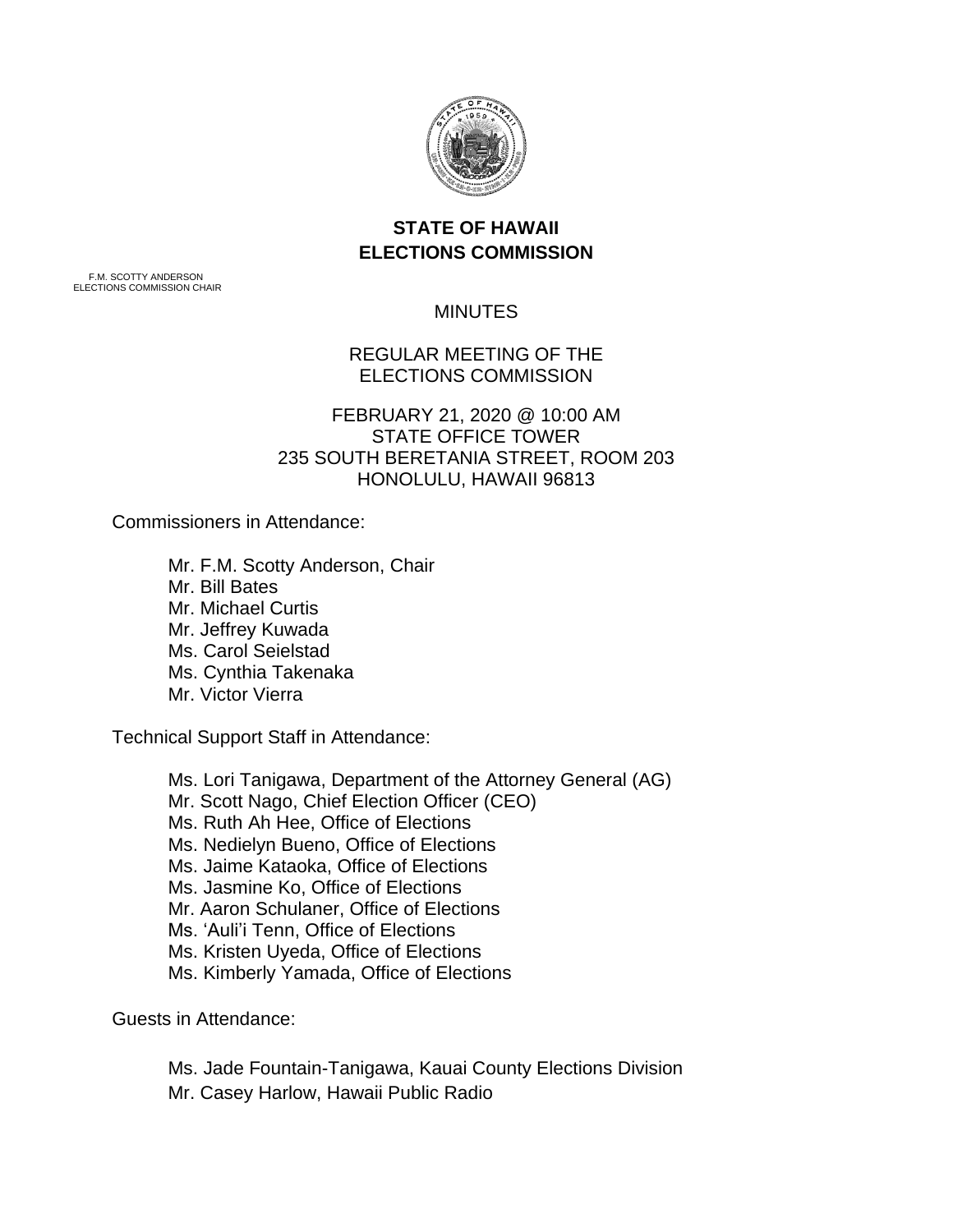Elections Commission Meeting Minutes February 21, 2020 Page 2

> Ms. Sandy Ma, Common Cause Hawaii Ms. Shirley Magarifuji Ms. Suzanne Marinelli Mr. Lyndon Yoshioka, Kauai County Elections Division

## PROCEEDINGS

I. Call to Order

Chair Anderson called the meeting to order at 10:00 a.m. on February 21, 2020 at the State Office Tower, Room 203.

II. Roll Call and Determination of a Quorum

Elections Commission (EC) Secretary conducted roll call. Commissioners Okazaki and Steffey were not in attendance. All other Commissioners were in attendance and the Commission had a quorum.

III. Approval of Minutes for the Meeting of October 29, 2019

Commissioner Bates moved that the minutes be approved; the motion was seconded by Commissioner Vierra, and approved unanimously by the Commissioners.

IV. Status of Operations Report from the Chief Election Officer

CEO Nago reported that since the last EC meeting, OE attended an informational briefing with the Senate and House Committees on Judiciary regarding the implementation of elections by mail. OE also participated in the National Governors Association (NGA) Policy Academy; Hawaii was one of seven states selected to participate. CEO Nago shared that the Policy Academy consisted of best practices and tabletop exercises.

CEO Nago stated that he is going to walk through the process of elections, beginning with February 3rd, which was the start of the candidate filing period. In April, they will be sending out signature capture cards to voters. CEO Nago explained that the National Voter Registration Act (NVRA) requires a mailing to inform voters that they are registered, and only allows the process to remove voters to begin after a returned mailing. He added that voters cannot be removed simply due to a failure to vote, and emphasized the importance of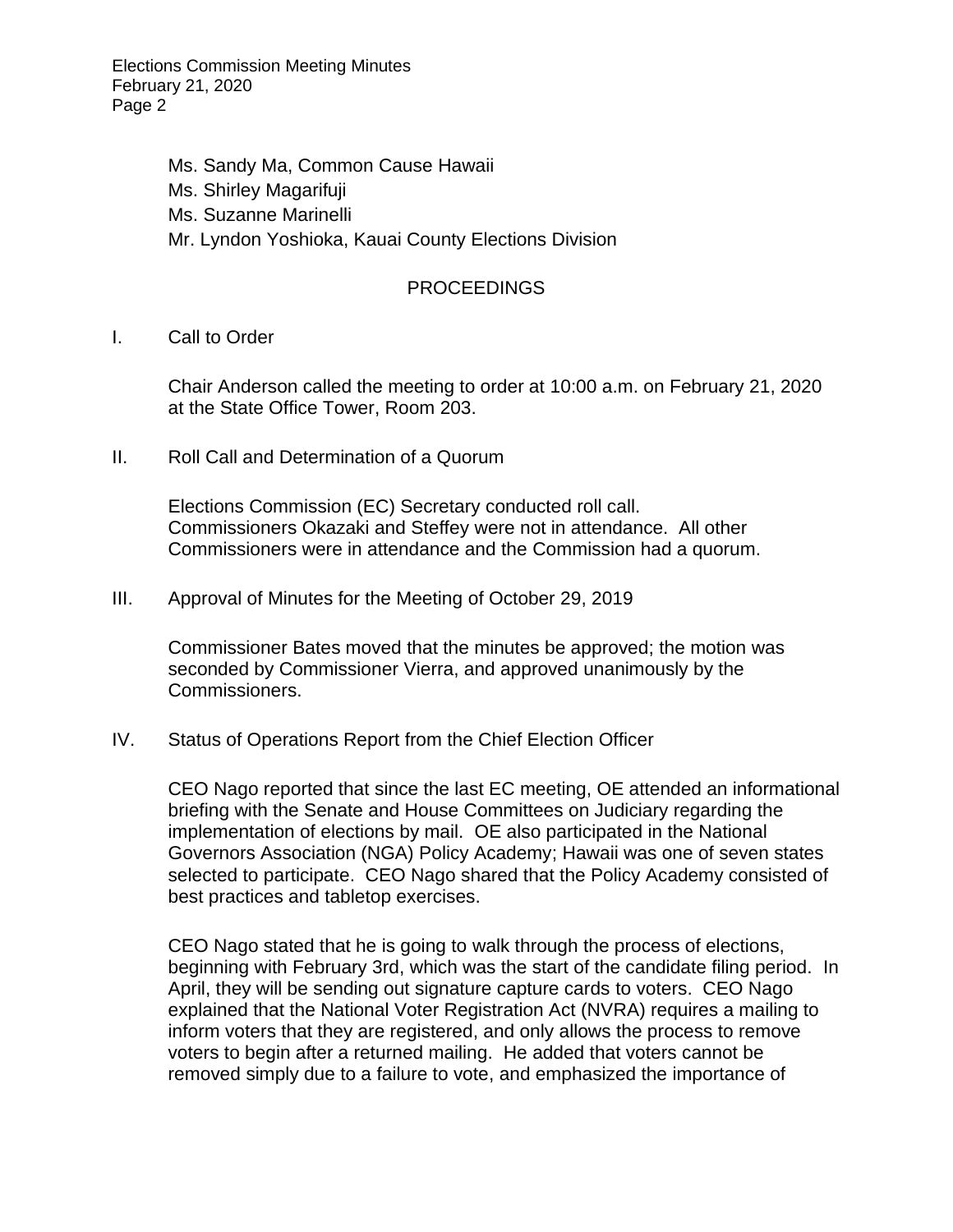keeping one's voter registration information up to date since ballots are not forwardable.

CEO Nago stated that the candidate filing deadline is June 2nd. He explained that candidates who want to run for office need to obtain the requisite number of signatures of voters in the district in order to file for office. Following this, CEO Nago said that there is ballot proofing, and then the testing of the vote counting system, which is done by the official observers, who serve as the eyes and ears of the general public. He added that the official observers mark ballots, test and certify the machines, then lock them down until election day.

CEO Nago explained that 30 days prior to the election is the voter registration deadline. He reiterated that it is important for everyone to keep their voter registration up to date, because individuals who are not properly registered will not receive a ballot. CEO Nago said that 18 days prior to the election is when ballots are expected to arrive at households. He stressed the importance of signing the back of the envelope prior to returning it, and that ballots need to be received by the Clerk's Office by 7:00 p.m. on election day.

CEO Nago stated that 10 days prior to the election, voter service centers will open statewide for in-person voting and election-day registration. He added that the locations of the voter service centers are determined by the County Clerks, pursuant to Act 136. CEO Nago said that five days prior to the election, secure ballot boxes will be available for voters to drop off their ballots, and that ballots must be received by 7:00 p.m. on election day. He mentioned that a tracking system will be available for voters to confirm that their ballot has been received by the Clerk's Office and validated for processing. CEO Nago stated that if a voter does not sign their ballot, they will be notified by the Clerk's Office and will have five days after the election to remedy the issue. He added that the entire process is then repeated for the general election.

CEO Nago reported that OE has met with the United States Postal Service (USPS) and shared samples of the mailings with the letter carriers to stress their importance and ensure that they are delivered. He stated that OE will continue to work with the State Fusion Center, the Office of Enterprise Technology Services (OETS), and federal partners.

Chair Anderson recalled that there was an issue last election regarding a council race and ballots that were not picked up from the post office. He said that he wants to make sure there is no confusion, and asked CEO Nago if a voter could drop off their ballot at the post office at 6:00 p.m. CEO Nago clarified that the ballot needs to be received by the County Elections Division by 7:00 p.m. on election day, so if a voter wants to drop it off at 6:00 p.m. on election day, their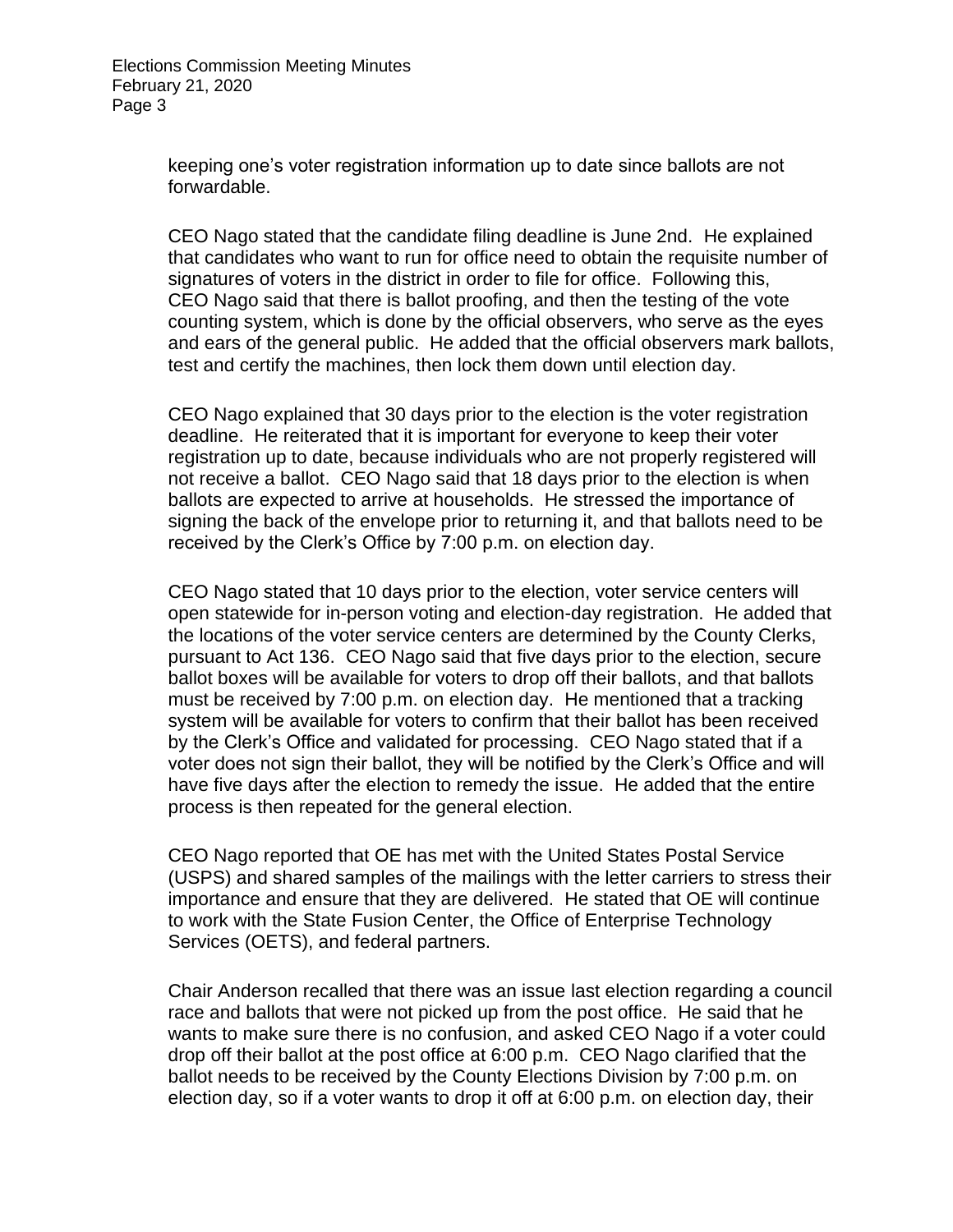best options would be to drop it off at a ballot drop box or at a voter service center.

Commissioner Takenaka asked CEO Nago who picks up the ballots from the post office, to which CEO Nago replied that the County Elections Divisions do. He explained that Act 136 specifies that the State is responsible for ballot printing, the counting of ballots, and voter education, and that the Counties are responsible for voter registration, the mailing and receiving of ballots, and voter service centers and places of deposit.

V. Public Testimony – Any interested person may submit comments or testimony on any agenda item.

**Ms. Sandy Ma – Common Cause Hawaii**: Ms. Ma stated that Common Cause Hawaii submitted written testimony regarding the mailings that OE has been sending out. She said that Common Cause appreciates the mailings, has been sharing them via social media, and letting their membership know to keep an eye out for them. However, Ms. Ma explained that they have been hearing from some registered voters in the community that they did not receive the mailing, and requested an explanation as to why they did not. She asked if the breakdown is occurring in the voter rolls, at the post office, or if people are simply not remembering that they received them. Ms. Ma stated that she would like to know where the breakdown is happening so that it can be assured that when ballots are mailed out, they will be received by all registered voters.

Commissioner Curtis asked Ms. Ma if she has access to the voter registration rolls. Ms. Ma replied that she has not checked, and asked CEO Nago if she has access. CEO Nago responded that she does not. Commissioner Curtis stated that he thought political parties and other interested groups could obtain a list of registered voters from the County Clerk. Ms. Ma clarified that Common Cause Hawaii is nonpartisan and that they are not affiliated with any political party. CEO Nago explained that the only information available to the public include name, district/precinct, and whether or not the individual is registered.

Commissioner Takenaka asked CEO Nago if an individual who does not receive their postcard should call the Clerk's Office. CEO Nago explained that the postcard simply confirms one's voter registration, and that if an individual did not receive the card, they can verify their registration either online at olvr.hawaii.gov or call the Clerk's Office. He added that the card is not required to vote, but simply acts to alert the voter to check their voter registration.

Commissioner Vierra asked CEO Nago how he will address the concerns of Common Cause. CEO Nago responded that OE met with the post office, who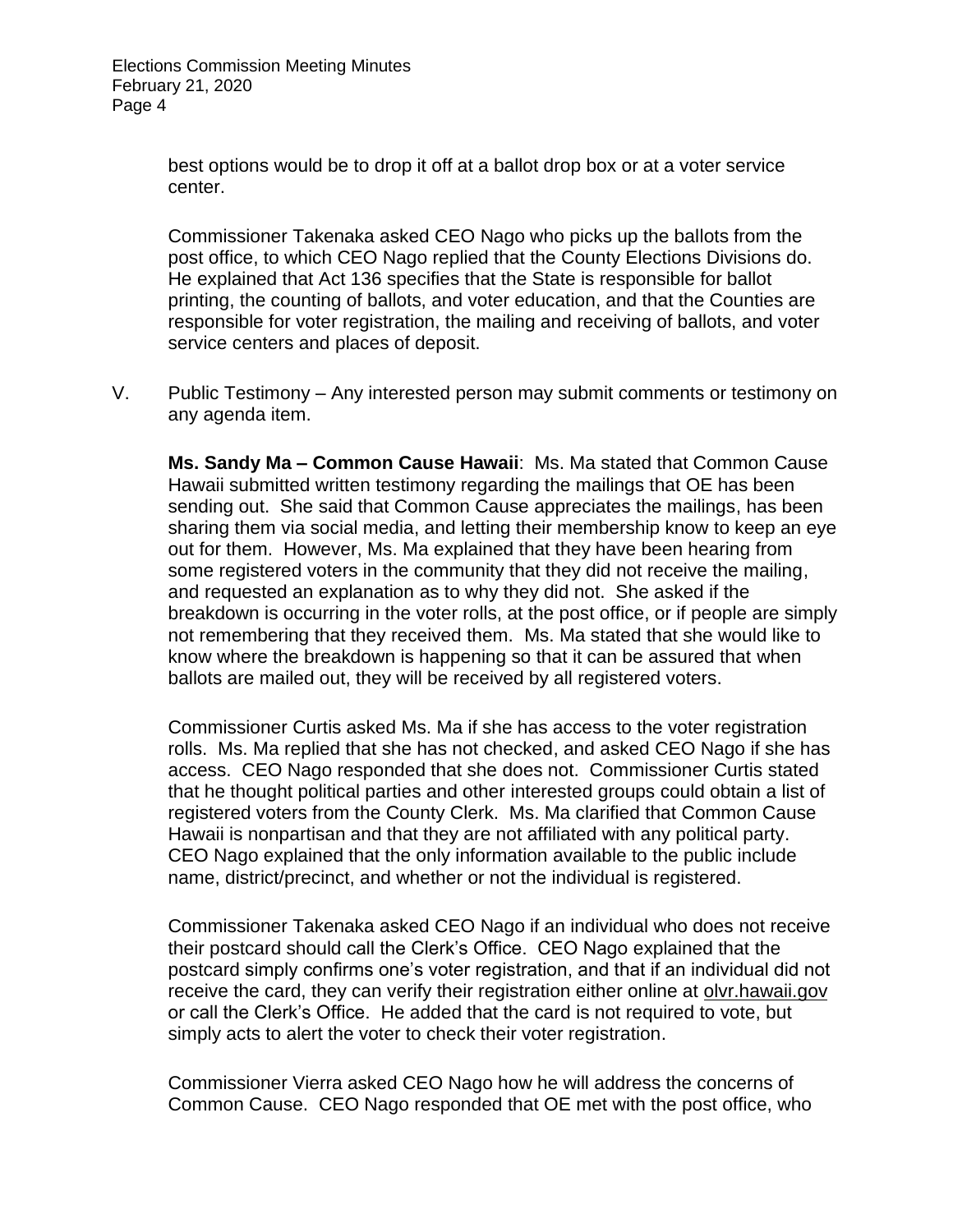said that mail does get lost, but they will do their best to help the mail carriers understand the importance of the card to ensure its delivery.

Commissioner Kuwada recalled that Ms. Ma claimed that she had spoken to "more than one person" who did not receive the postcard, and asked her exactly how many individuals she was referring to. Ms. Ma replied that she does not have an exact count, but many people. Commissioner Kuwada asked Ms. Ma what she is relying on when she says "many people" did not receive the postcard, to which Ms. Ma responded over 10 people. Commissioner Kuwada asked Ms. Ma where this number comes from and if these individuals are selfreporting to her, to which Ms. Ma confirmed that they did. Commissioner Kuwada asked Ms. Ma exactly how many people "over 10" means, to which Ms. Ma answered that "over 10" is a conservative number. Commissioner Kuwada asked Ms. Ma if it is possible that these individuals could have misplaced their postcard, to which Ms. Ma agreed that it is possible. Commissioner Kuwada asked if it is possible that these individuals could have mistakenly threw their postcard away, to which Ms. Ma agreed that it is possible. Commissioner Kuwada stated that OE would have a record of what was sent out and to whom, but asked Ms. Ma how OE would know why an individual did not receive their mail. Ms. Ma replied that she would like to be able to answer that question, and asked if the returned postcards are due to non-delivery or if the addresses do not match the information in the system.

Commissioner Seielstad asked Ms. Ma if the people who are self-reporting to her are on Oahu. Ms. Ma responded that some are on Oahu and some are on the Big Island. Commissioner Seielstad asked Ms. Ma if she had heard from any individuals on other islands, to which Ms. Ma answered that she did not. Commissioner Seielstad reported that she is not aware of any issues with the postcard on Kauai.

Chair Anderson asked CEO Nago to confirm that individuals can call the Clerk's Office to check their voter registration. CEO Nago reiterated that the card simply acts to alert the voter to check their voter registration, which they can do by calling the Clerk's Office. He added a reminder that if an individual has moved, they must update their registration. CEO Nago emphasized the importance of keeping one's registration up to date, as ballots cannot be forwarded.

Ms. Ma shared that she recently attended an AARP meeting, and individuals who did not receive the postcard asked how they are supposed to know to check their registration if they did not receive the postcard.

Commissioner Curtis stated that he thinks the whole purpose of the postcard is to recognize these disconnects in communication, and that the cards are doing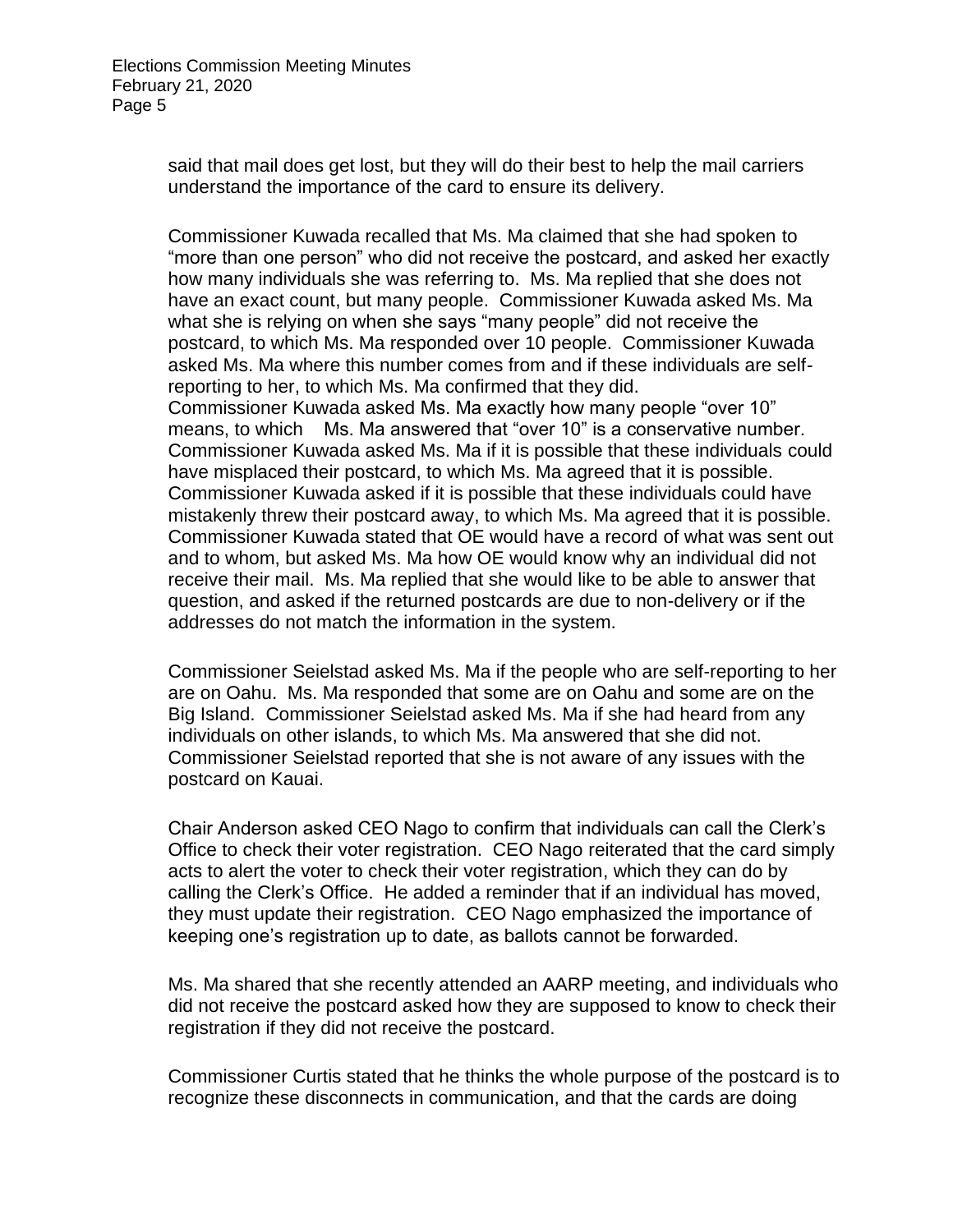what they are supposed to do in that they are identifying voters who are and are not properly registered. He added that some individuals may throw the postcards away without recognizing their significance, but that is why OE has their advertising and public relations components.

Ms. Ma reported that there are some people who are registered voters who have been living at the same place for a number of years who did not receive the postcard. She added that this includes an elected representative and members of her staff. Commissioner Curtis asked Ms. Ma if she has spoken to the County Clerk, to which Ms. Ma replied that she told those individuals to call the Clerk's Office. Commissioner Curtis said that it sounds like the card is working. Ms. Ma stated that the elected representative and her staff are very educated, informed voters, and that Common Cause wants a democracy that works for all voters.

Commissioner Vierra asked Ms. Ma what suggestions Common Cause has to solve this problem. Ms. Ma replied that her suggestion was for a review to be done to find out where the possible breakdown may have happened, if there was one.

Commissioner Vierra asked CEO Nago if undeliverable cards are returned to OE, to which CEO Nago confirmed that they are. CEO Nago explained that voters whose cards are undeliverable are sent a forwardable card, and then have two general elections to update their address, or are otherwise removed, as per the NVRA. He added that county clerks used to have the power to remove voters for any reason, so the NVRA was enacted to protect the rights of voters.

Commissioner Bates asked CEO Nago if these issues will be addressed in OE's advertisement campaign to educate the public. CEO Nago replied that the card has two purposes: to bring awareness to elections by mail and to clean up the voter rolls. He said that the mailings have been working because the returns have gone down from 6% for the first mailing to 3% for the second mailing. CEO Nago stated that another card will be sent out in April, so the hope is that the returns will decrease further.

Commissioner Curtis asked CEO Nago for his estimate of the number of moved voters that would be undeliverable. CEO Nago answered that 20,000 cards were returned statewide for the January card. He reiterated that these voters will be flagged, and a follow-up mailing will be sent to them via forwardable mail. These voters would then have two general elections to update their address, or they will be removed. Commissioner Curtis asked CEO Nago if the returned cards are sent to OE or the Clerk's Office. CEO Nago responded that the returned cards are received by the Clerk's Office, as they are the only ones who can remove names from the voter rolls. Commissioner Curtis asked CEO Nago if the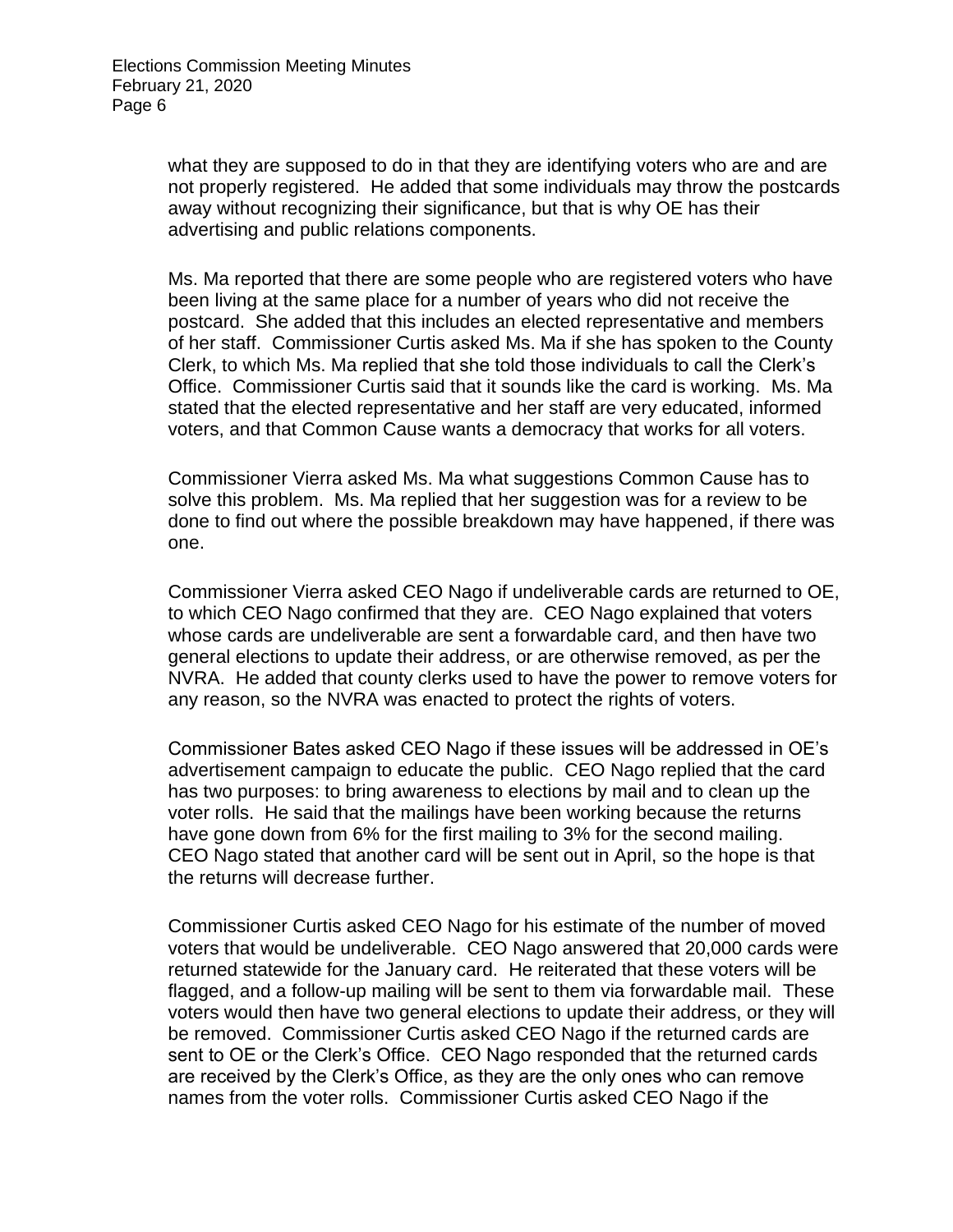information is then forwarded to OE. CEO Nago replied that it is not, as voter registration is the responsibility of the County Clerks.

VI. Open Forum: Any interested person may conduct a 3-minute presentation of a matter(s) for the Commission's potential consideration at a future meeting.

No public comments were made.

VII. Selection of Commission Chair

Chair Anderson announced that he is going to turn the meeting over to Commissioner Vierra and excuse himself from the room.

Chair Anderson left the room.

Commissioner Vierra stated that Chair Anderson is up for reappointment for another four years, and asked if any of the EC or members of the public had anything to discuss.

Since there were no comments, Commissioner Curtis asked for a motion to reappoint Chair Anderson as EC Chair. The motion was made by Commissioner Curtis, seconded by Commissioner Seielstad, and approved unanimously by the Commissioners.

Chair Anderson entered the room.

With no further comments, Chair Anderson stated that the EC will go into executive session as stated in the agenda, i.e., for the evaluation of the performance of the Chief Election Officer and reappointment, if appropriate, pursuant to HRS §§ 11-1.6 and 11-7.5; and to approve the minutes for the executive session for the meeting of October 29, 2019, pursuant to HRS § 92- 5(a)(8).

Chair Anderson asked for a motion to go into executive session. The motion was made by Commissioner Seielstad, seconded by Commissioner Takenaka, and approved unanimously by the Commissioners.

The Commission went into executive session at 10:22 a.m.

VIII. Evaluation of the Performance of the Chief Election Officer and Reappointment, If Appropriate, Pursuant to HRS §§ 11-1.6 and 11-7.5